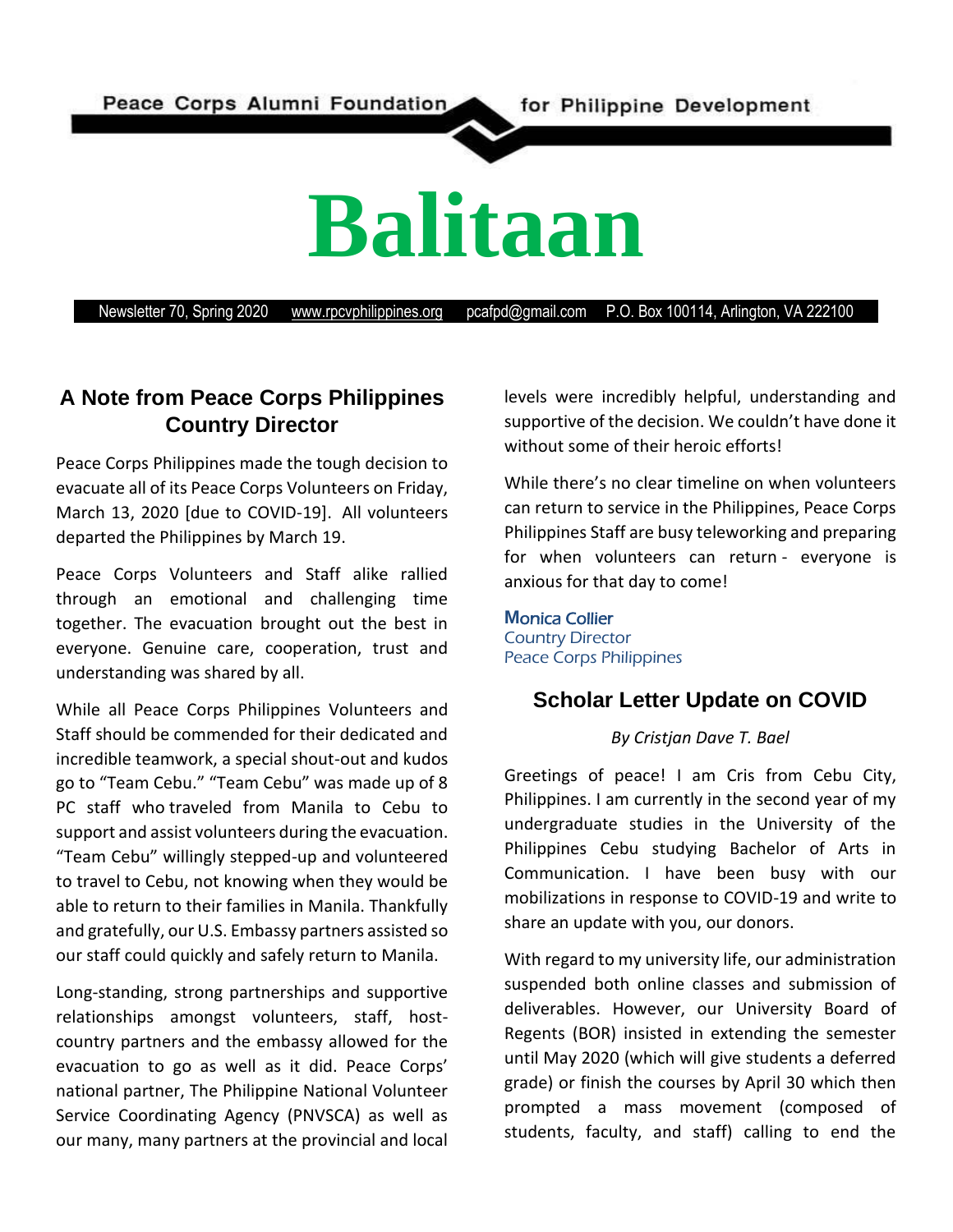semester. This proposal was presented because [1] families need to focus on survival instead of academics, and [2] it's difficult to compress the syllabus to catch the April 30 deadline set by our BOR. However, some of my professors didn't like our BOR's decision, thus insisting on mass protest of the idea.

As of the moment, I am busy leading mobilizations in response to COVID-19. My team launched "EdukAKSYON Kontra COVID-19" (loosely translates to *education in action against COVID-19*). We created IEC materials (a bi-fold brochure) containing



important information about the pandemic. The contents are laminated and written in local languages (specifically in four Visayan languages) to make it community-friendly. We deem that, now more than ever, health communication is crucial to keep communities informed on the perils that this virus poses. An educated community can help people fight against the virus. Now, our IEC material has been assisting local government units (LGU), rural health units (RHU), and barangay health units (BHU) in educating their respective communities across the Visayas region by using it as a supplementary educational and communication material. You may check our page [facebook.com/VYMCentralVisayas](http://facebook.com/VYMCentralVisayas) to know more about our initiative.

*Editor's update: This effort has also appeared in some national Philippine [media outlets](https://newsinfo.inquirer.net/1279800/in-visayas-youth-leaders-help-local-communities-better-discern-covid-19?fbclid=IwAR2LXdcT5P7Yxtx6ILW5rOHDAep32QeBtYiZ2Y-uusN_pXK9WYRQ0V6s00s) as well.*

# **SCHOLAR ESSAYS**

*Editor's note: Scholar essays are from the previous completed semester (i.e. Fall 2019-2020)*

## **Reflection on my 1st Semester**

#### *Dan Tristan Dingal is pursuing a BS in Engineering at Philippine State College in Cebu*

The 1st semester of the Academic Year 2019-20 was the most challenging semester of my college life so far because both of my academic and extracurricular activities were very demanding and time consuming.

On the academic side, almost every subject of this semester was giving me a hard time, but the subjects Aircraft Design I and Aircraft Structures II gave me most of a hard time. Design's objective was to give students more technical knowledge on the aircraft design process considering many factors such as safety protocol, supply and demand of materials, aircraft's purpose, physical and economic constraints. We were required to come up with our own aircraft and give it a name as our final output. We theoretically designed a single piston engine, propeller-driven aircraft that its main purpose would be for air charter services. It was named Columbus, after the famous navigator and traveler Christopher Columbus. The subject gave me extensive theories in the aircraft design process that would be very useful when I'll be in the aviation field in the near future.

In terms of the most demanding subject, it would be Research Methods and Applications. We were required to come up with a thesis topic and finish the data collection, analysis and recommendations in just a span of one semester. Other schools usually allot three semesters to finish their respective thesis. My groupmates and I were hardworking and determined to finish. Our thesis topic was airfoil optimization for electric airplane applications. I'm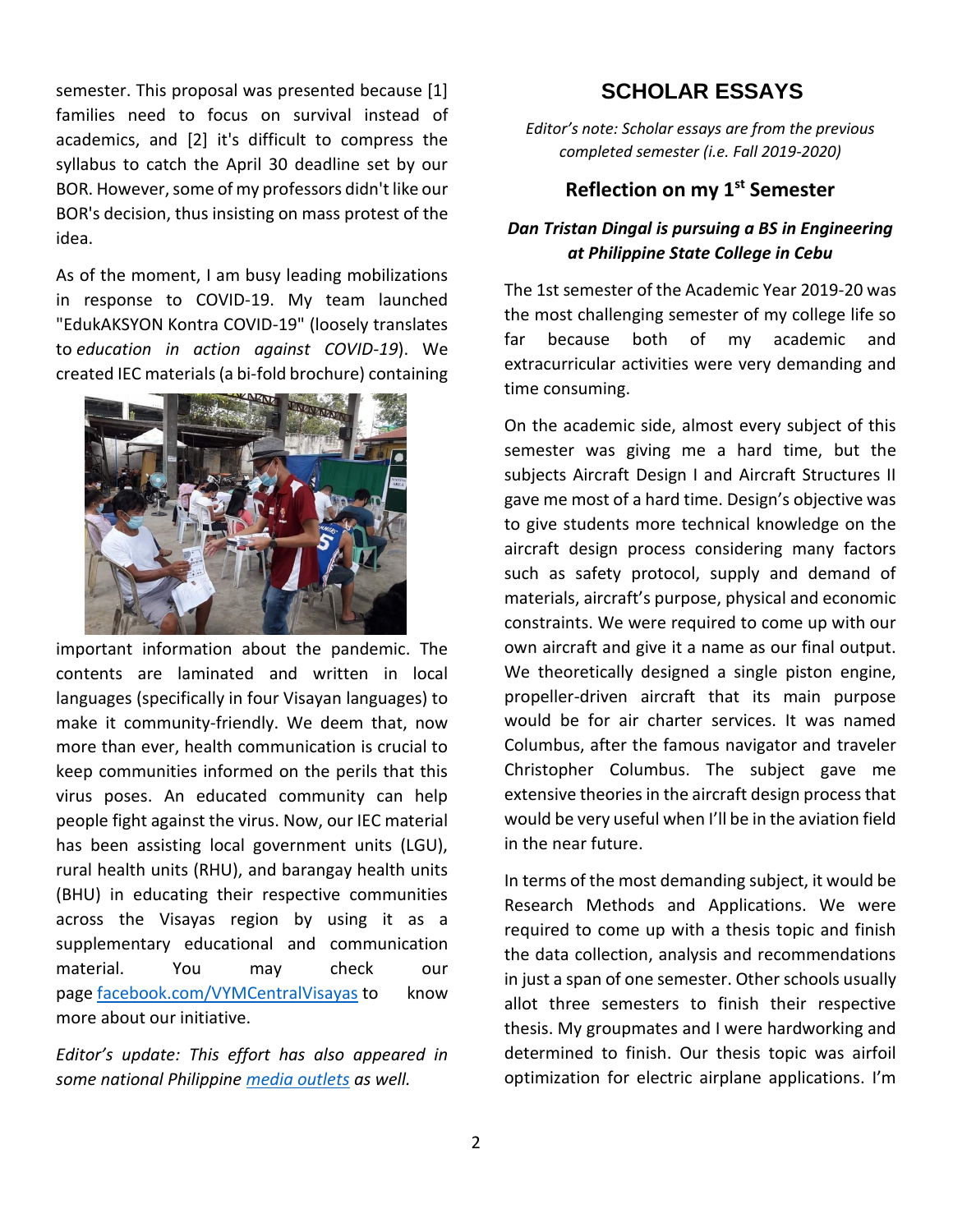glad that we defended our thesis topic and we passed the subject as well.

I am the A.Y. 2019-20 VP for Internal Affairs of Aero-AT Student Organization, which its primary objective is to cater the needs of Aeronautical Engineering and Air Transportation students. A major activity conducted by the organization was



the Victory Party 2019 to congratulate the new engineers of the recently concluded three-day licensure examination of the Aeronautical Engineering graduates. Our school garnered a passing rate of 84.13%, which is the highest passing rate nationwide, and showed its academic excellence by garnering the top 6 out of top 10 places. One of the organization's program that I am about to spearhead is the Monetary Assistance Program (MAP). In my personal experience I know that a student's problem goes beyond the four corners of the classroom. In reality, a student does not only deal with problems with regards to maintaining a good academic standing, but would also need to ultimately deal with financial constraints. So that's why MAP was envisioned. It aims to provide an immediate financial assistance for students who would be needing it. I hope that it would create a positive impact in the long run. Being the Vice President for Internal Affairs of the Aero-ATSO is truly both fulfilling and challenging. Challenging because I have to spearhead and oversee projects that would be beneficial to my fellow students. But it is also

fulfilling for the fact that I get to serve other people. Overall it makes me grow into a better person.

#### **Goal 101: Enthusiasm Achieved!**

#### *Marie Angela Rivera is pursuing a BA in Education at Central Bicol State University in Camarines Sur*

In my fifth academic year in college, it was my first time to attend college in August. There were lots of adiustments that we had to deal with. This time, I was not expecting that the opportunity that I waited so long would come earlier than I thought. Our college chairmen announced in a general student meeting that they would send 3rd- and 4th-year students to be the University's outbound student teachers for the SEAMEO Pre-Service Student Teacher Exchange Program to Indonesia in September. I was one of the ten chosen student teachers from the three participating campuses of the University. I was eventually deployed to Yogyakarta, Indonesia.

The experience at first was hesitating because I was sent to the foreign province alone, but I eventually enjoyed the journey as I met a fellow student teacher from Capiz State University, new Javanese buddies, colleagues at SMP Negeri 5 Depok where I had my first off-campus teaching, and family members of the teachers when I visited their homes. I visited temples in Yogyakarta including Borobudur Temple (to where I spent my 21st birthday) and Prambanan Temple. I was also able to see the sea for the first time in my college life when we visited two beaches: Pantai Goa Cemara and Pantai Baru. To sum it all, this is the most beautiful part of my college journey so far and I am grateful that I was given this chance.

This semester, our class section facilitated the Farm Families seminar on Organic Farming conducted in December 2019 participated by grade 7 and 8 students and their parents. My classmates and I who were enrolled in Field Study 6 were the student facilitators. I would never forget how boldly I danced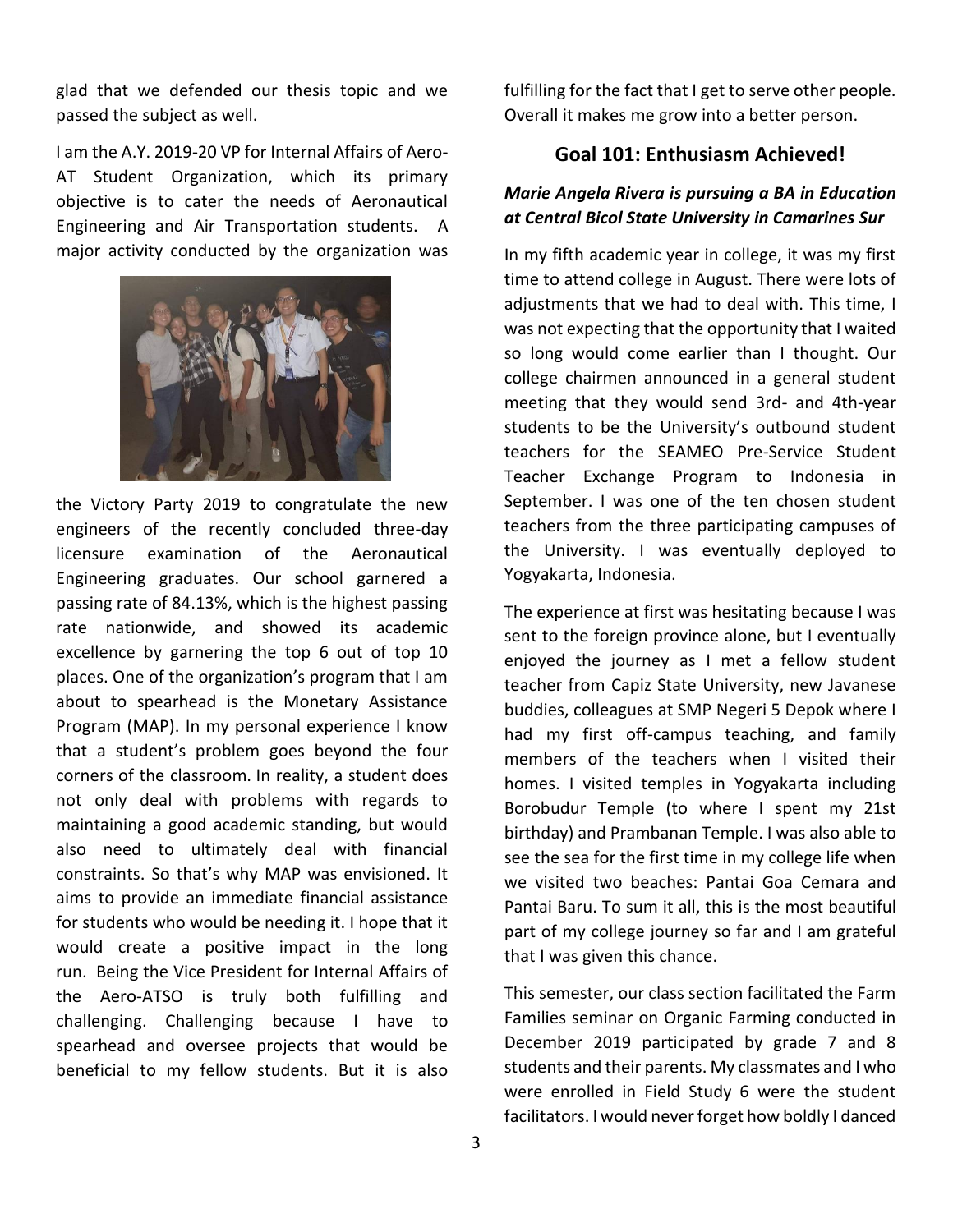"Kiss Me, Take Me" alone in front of the audience to engage them with the activity. It was embarrassing because I wasn't good at dancing, but I dared because I was a facilitator.

Next semester will be the one I have been excitedly waiting for real because I'm going to experience semester-long pre-service teaching and this time, in a public secondary school near the University. After graduation, I plan to teach in a private grade school for at least a school year to earn teaching experience. At the same time, I'll enroll in a review center as a preparation for 2020 LET and I hope to pursue graduate studies right after graduation. I hope to become a DepEd teacher in my elementary alma mater soon.

*Thank you so much, PSAA Family, for being a major part of my college journey. Padangat ko po kamo. Dios mabalos po!*

#### **Happy and Capable**

#### *Jemimah Tuguinay is pursuing a BS in Secondary Education at Ifugao State University*

It is strange to think that my first semester is almost over. It seems like yesterday was the first day of school. My mind swells with a lot of different emotions. Fortunately, happiness is the strongest emotion I experience. I am so happy that I was able to complete my first semester. I am filled with pride because of all the hard work and dedication paid off with a successful semester. I can recuperate from the late nights in the library, the stressful tests and quizzes, and the times where I sacrifice my meals just to finish my homeworks and projects.

In my first semester, I have not only gained an incredible amount of knowledge academically, but truly I learned a lot about myself too. I learned that doing my best counted far more than academic ability. Because of my family, teachers and people who believed in me, I also learned that I was capable

of more than I thought and I have been pushed beyond my comfort zone.

As a future effective English teacher, I had taken numerous English subjects, going through the English program taught me so much more than stuff of literature and language, it has taught me how to be me. I have learned here how to write and express myself, most importantly I learned to appreciate the importance of literature and language. I have also had my Demo Teaching during this semester which help me to boost my self esteem and confidence as well as it inspire my career aspiration. I learned that being open to approaches and styles of teaching that I am not particularly used to is beneficial for me to learn more ways that I can help my future students when I will be teaching. I really enjoyed this semester despite all of its hardships and challenges.

#### **Final Year: Getting Ready**

#### *Lee Rachel Cotabato is pursuing a BS in Secondary Education at the University of Southern Mindanao*

College is a time of momentous change for the majority of students, a venturing stone to the following phase of life. It is a stage when most students are becoming more self-governing, embracing further responsibility, becoming mature, exploring own goals and dreams, and developing as individuals. Yet, college is also a phase of challenges, new involvements, changed outlooks, and successes in everything from classes to life itself.

I am now in my final year as a college student and this is my 3rd semester (1<sup>st</sup> semester of  $4<sup>th</sup>$  year) as a PCAFPD scholar. In considering what worked well this semester, for me, time management and organization were by far the most important skills. My classes are tedious and challenging. I learned quickly that I must be organized to keep track of assignment due dates to stay on the right path. Maintaining a planner for assignments, projects, other school-related activities and even out-ofschool events helped this organization. Additionally,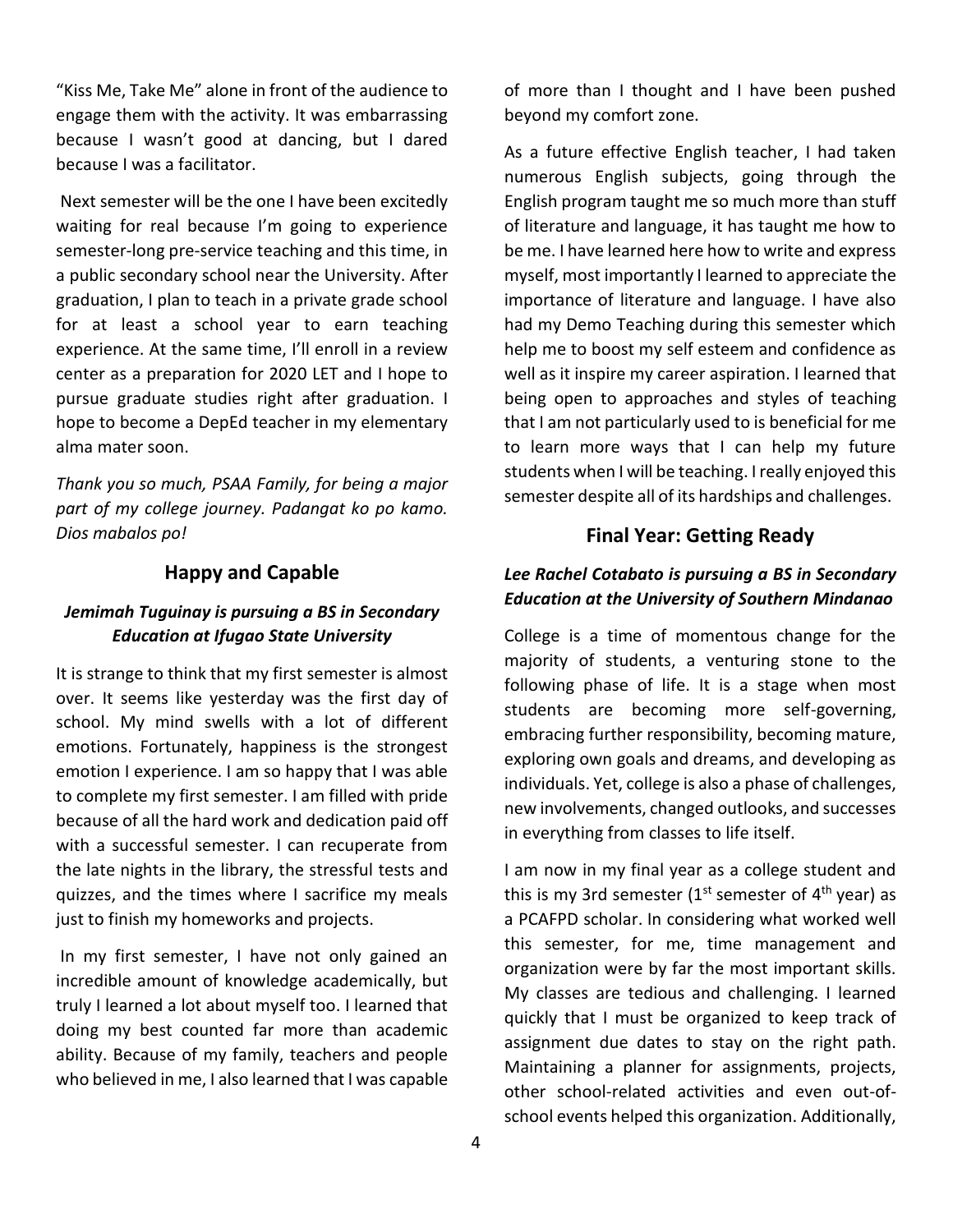time management is key for me. As a fourth year student, field studies, seminars, demonstrations, reporting, etc. involve a significant time commitment. Thus, it is essential to have established study times every day in order to ensure that my assignments and studying are accomplished. This creates a fixed schedule so that I am not scrambling and rushing to complete assignments and projects. I am sure to schedule some free time with friends or for enjoyable events.

Time management and organization help me to be successful this semester. However, I would not have made it this far without a good support system. My first support system is my family, especially my parents. My family is my rock that keeps me grounded and firm. They are the reason why I strive hard in my studies not just for myself but also for them. This is the greatest lesson I have learned this semester. Relating this to larger events, I can use this skill of mine in my future profession and that is being a teacher. Being a teacher is the hardest yet noblest job I ever know. From lesson planning, to teaching, to managing the classroom and touching students' lives. To be able to get all of this done, you need time management and careful organization of schedules.

#### **A Fruitful Semester**

### *Jennifer Remigio is pursuing a BS in Medical Technology at DMMC Institute of Health Science*

This semester was like a roller coaster ride for me. Beginning the school year with a responsibility was quite challenging. I was elected as president of our organization, the Association of Future Medical Technologists or AFuMet. I learned so much about how to organize an event, how to compose a project proposal and to create our own mission, vision and by-laws. I also was given the opportunity to represent our department in the Student Council election but unfortunately I lost. Nevertheless, I experienced a lot by running for that position. I

believe that defeated or not, I already won because I acquired experience and that's all that counts. I also became the coordinator in our recently concluded sports fest. I enjoyed the company of my schoolmates and the games of course. I participated in table tennis, scrabble, volleyball and basketball. Our team came 3<sup>rd</sup> overall. It was a fun and exciting sports fest and hoping for better next year.

Also, it was a fruitful semester. Being a second year student is not easy but I got a good grip on everything so my semester went so smoothly. This academic year taught me a lot. I've learned so much about my future profession, for example, in a newborn, a medical technologist can tell if a baby has a certain hereditary condition through karyotyping. Karyotyping is the arranging of chromosome in its metaphase stage for examination. I become more interested in my program because of this. Furthermore, medical technologists are also using statistics in running the laboratory and it's surprising. What image I had in mind was, a med tech running a laboratory test and releasing its result but it is a new level! As my professor explained how statistics can help a med tech, my respect for them got sky high. Imagine, aside from doing a laboratory tests, they can manage to check the quality of their laboratory equipment and the reliability of the result using statistics. Moreover, my course also taught me how I can be a big help in my community. You see, a medical technologist can go to the field and start studying a certain community as part of being a public health professional. Some questions that can be answered by a public health professional are as follows; how a community is at risk in different epidemics, how an increasing population can be a big factor in the health and safety of the people in a community and how the fertility, mortality and migration can affect the population as a whole. Those lessons came from my major subjects such as Cytogenetics, Biochemistry and Epidemiology and Biostatistics.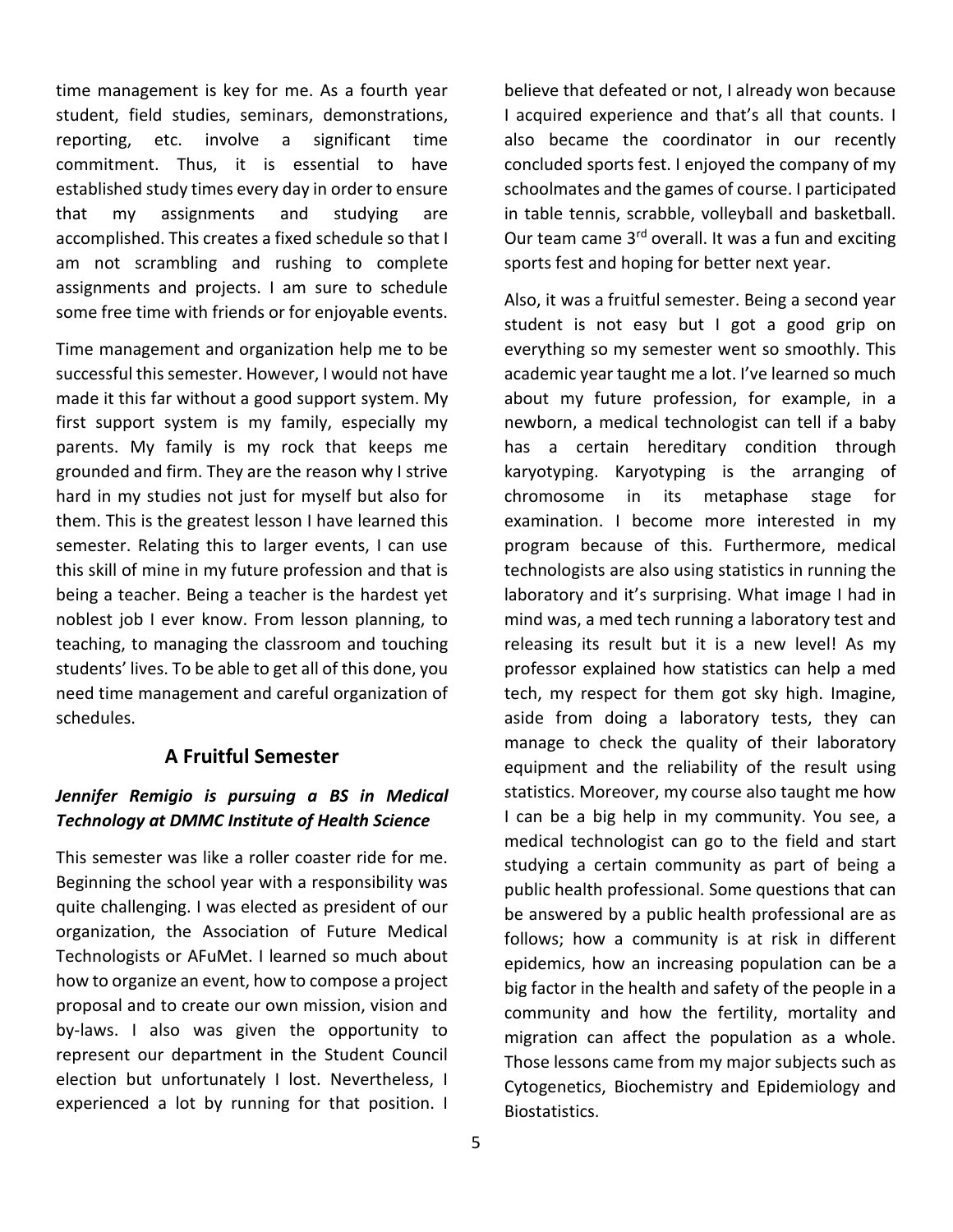I am looking forward to next semester as our professional subjects are about to unfold. Those professional subjects will prepare us for what's ahead and I am aware that it's not going to be easy. There will be sleepless nights, restless days, congested weeks and stressful months but I must conquer it. And speaking of sleepless nights, our schedule for the second semester has already been fixed and as I checked it, our dismissal will be around 7 or 8 o' clock in the evening. Due to my late dismissal and for my own security, I am planning to rent an apartment near the school next semester. I already talked to my guardian about it and he was okay with my decision. Aside from the fact that I do not have to commute late at night, it is better to keep my body healthy by resting early after school hours so I decided that I will be renting an apartment near the campus. I already canvased the prices of apartments near the school and the ranges are from 2,000 pesos up to 4, 000 pesos per month. I'm reflecting on how tight I am going to be in terms of budgeting but I believe that I can do it. What is sure is, I am eager to finish this race and become a successful allied health professional able for me to pay back, not only to PCAFPD but to our community. Thank you and see you next semester!

we may accept even more. In the past couple years, we have financed fewer students; this is a temporary lag because changes in the Philippine education system reduced the number of graduating seniors.

The reduced number of scholars combined with recent changes in Philippine educational policies that have lowered scholar costs has led to an excess of revenues over costs. That surplus will be used to ensure that current students are fully funded throughout their college years and to grow the program in the coming years.

The financial future is uncertain. Our funding comes from you. Over the next few years, financial returns and employment may weaken, possibly affecting your income and our revenues. At the same time, the Philippine government could reduce its current level of support for scholars, raising scholar costs for us. We, of course, do not know how this will turn out, but we do know that PCAFPD revenues held steady during our most recent recession over 2008- 10. Hopefully, it will remain the same during the upcoming recession. As of now we are set to fully support our scholars and see them through these challenging times.

## **FINANCIAL UPDATE FROM OUR TREASURER**

#### *By Mike Ollinger*

Recent events have made us think more about our health and our finances. Hopefully, we are all safe and thanks to your support the financial health of PCAFPD is strong. Our 2019 revenue was \$69,318. And we only spent \$8,872 on fundraising and overhead, of which the newsletter was the biggest expense. Currently, our annual revenues are enough to support about 100 students under current costs. Our intake of 26 students this year puts us on course to reach our capacity in four years although

# **Reason to Reconnect**

*The PCAFPD wants more great scholarship applicants – You can help!*

Let your host family, counterpart, and Filipino friends know about our scholarship program and spread the word. The FAQs and application are on our website, rpcvphillipines.org. The deadline to apply is September 30. What better reason to reach out and reconnect with old friends and family than to help put a deserving student through college or graduate school?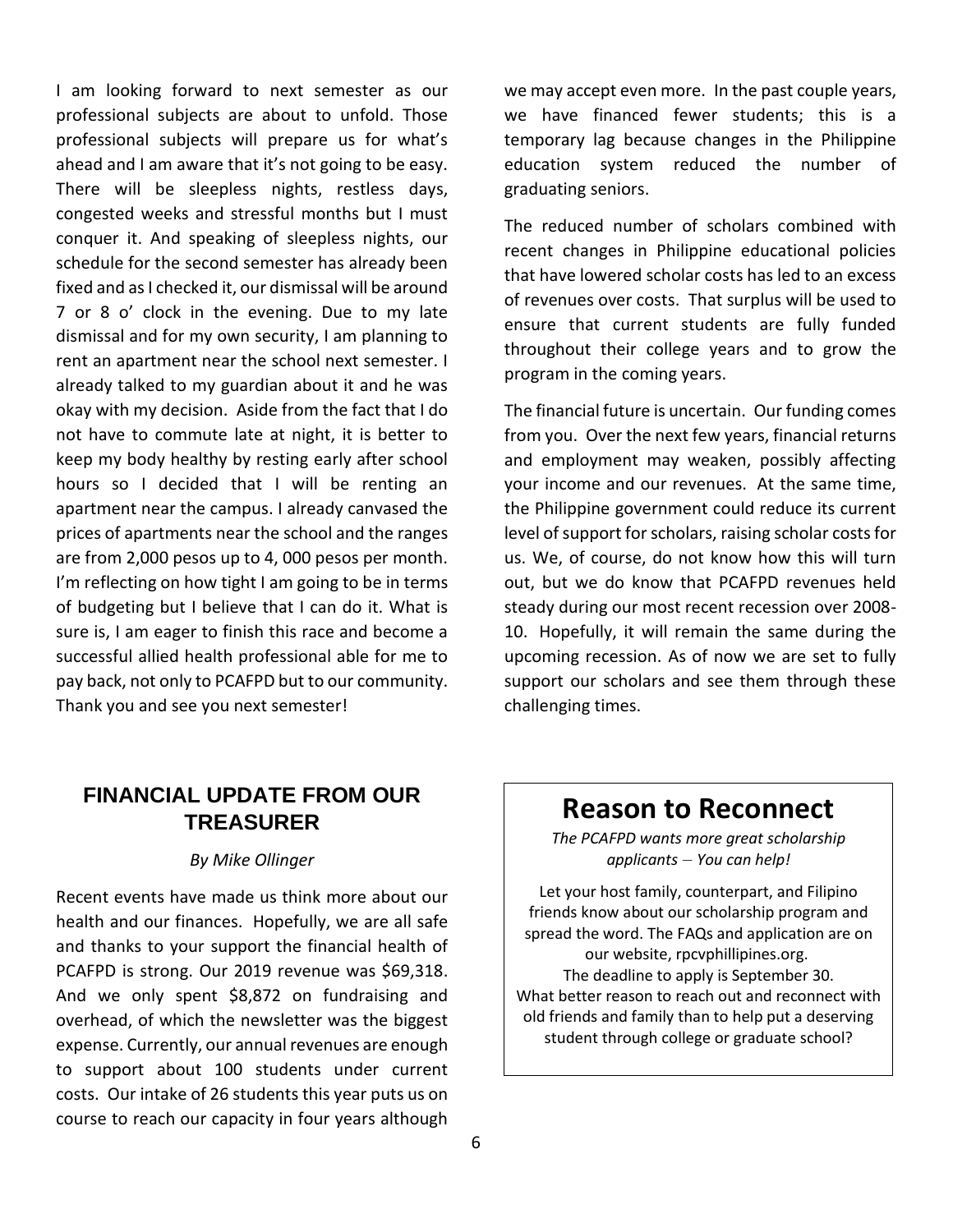# **RPCV CONNECTS WITH SITE AND WITH PCAFPD**

#### *By: Maureen Carroll*

Mark Horowitz, a long-time supporter of PCAFPD, made his first trip "home" to the Philippines since his service in 1965-67 as an elementary school English teacher in Atimonan, Quezon Province. We were especially pleased that Mark included a visit with our PCAFPD team in Manila during his trip, which took place in February of this year.

Mark spent two weeks at his former site, now a large municipality 107 miles south of Manila on the eastern shore of Quezon. He was especially struck by the huge population growth (doubled since the 1960's) and increased pollution. "Houses are everywhere," he said. In his day, there were only five cars in town and only the main road was paved. Now numerous tricycles and cars contribute heavily to the pollution. On the other hand, Mark was impressed by infrastructure enhancements: a new hospital, a public high school, a senior center, a fishing wharf and terminal to ship fish in refrigerated trucks to Manila, and several resorts with first class tourist amenities.

One important aspect of Atimonan had not changed—the friendliness of the people. He was able to reconnect with several old friends and the family he lived with and to have conversations with many people as he walked around town. He also taught three English classes to students studying the tourism business.

Mark has contributed to PCAFPD for a least 20 years. He gives to show his appreciation for his experience in the Philippines and the kindness and thoughtfulness of Filipinos he knew. During his visit, he wanted to see what he could learn about the program on the ground, and if he could contribute beyond donations.

Mark spent a Sunday morning in Makati with VP Roland de Jesus, Board Member Geri Maiatico, and former scholars Hannah Catiis, Jessa Escame,



Fernando Eco, Aries Asilo and Rachel Briones, who comprise the Ituloy team, now administering the program. Afterwards, of course, they all went out for a traditional lunch. Mark said this about his experience, "I was immensely impressed by the scholars, how courteous, how well they have done in their careers and how incredible their English is...how bright they are and how dedicated Roland is."

Since his return Mark has been in contact with PCAFPD President Paul Aleckson, beginning the exploration of ways he might help to enhance the program. We welcome his continuing commitment to the Philippines and to our program.

With degrees in government and political science, Mark spent his career in local government in northern Virginia. Now retired, he is a resident of Fort Collins, Colorado with his wife Nance. He was a member of Philippines XV.

*If you have been "home" since your service and would like to share about your story, please email us at [pcafpd@gmail.com.](mailto:pcafpd@gmail.com)*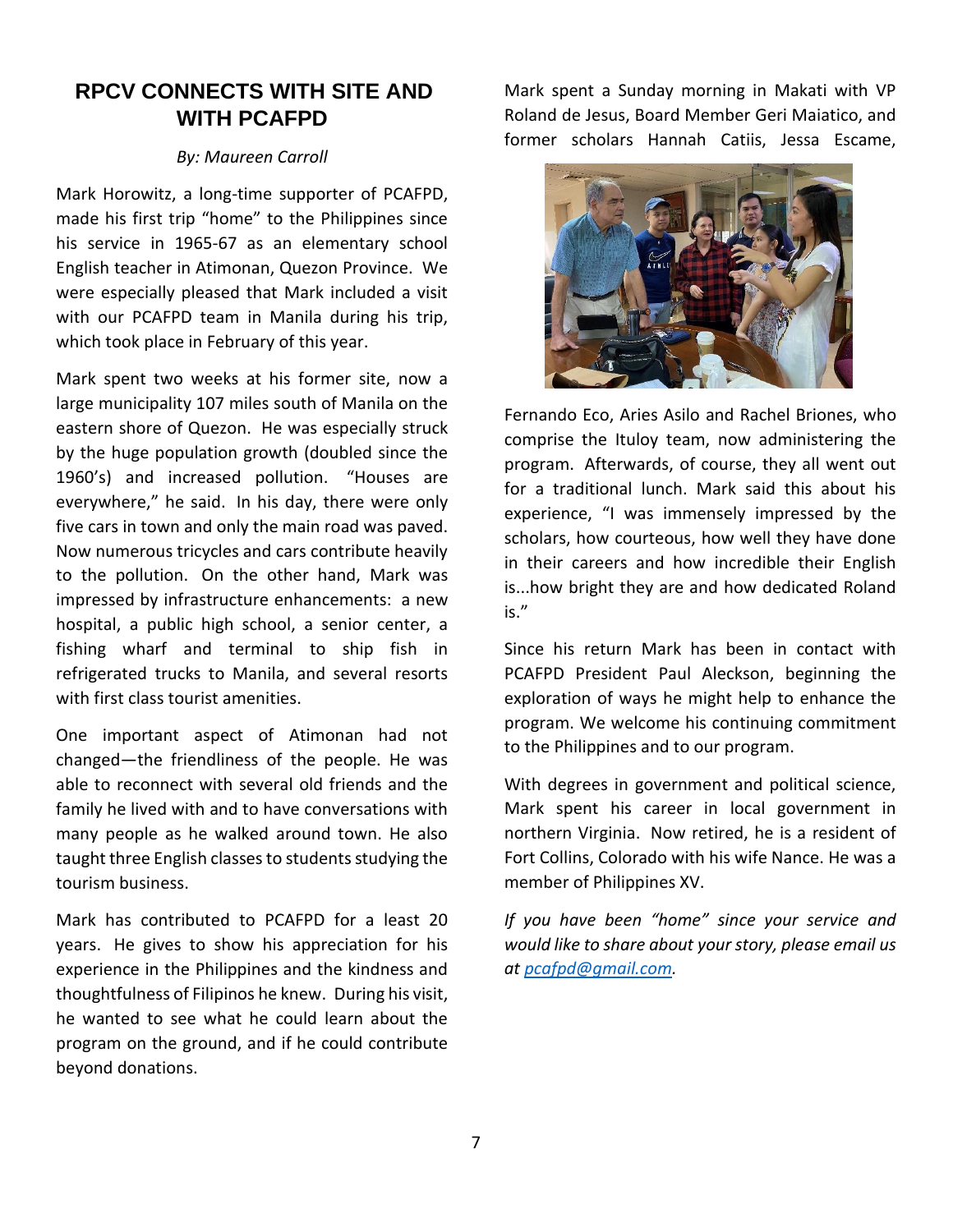# **2019 Lakan/Lakambini Honor Role**

Lakan (m) and Lakambini (f) are used in the Philippines to refer to those who have achieved the highest rank in an endeavor. We are using the terms here to express our profound gratitude to our major contributors. Those listed below gave \$500 or more in the calendar year 2019. Salamat po!

| Paul Aleckson             | Dr. George T. Duncan       | Lee & Kay Jones                 | Carol Radomski           |
|---------------------------|----------------------------|---------------------------------|--------------------------|
| Ansin Foundation          | Filipino-American Spirit   | Michael P. Levitt               | PC/Philippines Group 1   |
| David Baden               | The Ford Foundation        | Denise & Tom Lionetti           | Denny Robertson          |
| Orlando Banogon           | Bill Foye Scholarship Fund | Jay Litt                        | Steve & Nancy Rye        |
| Samuel Boglio             | Dr. Kathryn S. French      | Gerald Malovany                 | <b>Charles Schwartz</b>  |
| Kenneth Bollerud          | Cathy Garman               | Sarah McMeans                   | M. Ann Snuggs            |
| Maureen Carroll           | Stephen Growdon            | Eric & Pamela Melby             | Jane Sommer              |
| <b>Bruce Casey</b>        | Mark Horowitz              | The Oregon Community Foundation | Tim & Eden Stewart       |
| <b>Stephen Dienstfrey</b> | Anthony J. Brancato        | <b>Ronald Peters</b>            | Ellen Sudow & Joe Higdon |

## **Contributions from our generous supporters:**

Many thanks to those listed below who made gifts to PCAFPD between September 2019 and April 2020. IHO and IMO are gifts In Honor of or In Memory of the person or group indicated.

Mary Ann Ahrens Miriam Aiken Paul Aleckson Charles & Evelyn Alexander Deanne L. Amaden Richard & Heather Ames Chuck Amorosino Jeff Amundsen Nancy Andal Carol Misel Aragon Michael Arnott Phyllis Smith Baer<sup>1</sup> David Baden Stephen J. Banta Dr. Michael J. Bercik Terri Lee Bergman Linda Cover Bigelow Anne Hankins Bing Michael Blaylock Ben Bloom

Sylvia Boecker Samuel Boglio Tom Bolan Kenneth Bollerud Parker & Anna Borg Margaret Ann Bradley Anthony J. Brancato Morton Braunstein John Buckstead<sup>2</sup> Charles Burtner Charles D. Burtner Louis & Dolly Byers Bruce Campbell<sup>3</sup> Edward & Mary Grace Capalla Elinor Capehart Gerard Capozzalo Maureen Carroll Ralph Cauthen Patricia Gerken Charles John H. Clark

Linda Miller Clark Helen R. Cooper Carol Bradley Cukier Jonathan & Evelyn Curtis Lee Daneker Pera P. Daniels Thomas & Andrea DeCourcy Dennis & Carol Ann Detlef Charles & Phoebe Dey Judy Kealey Diaz<sup>4</sup> Stephen Dienstfrey<sup>5</sup> Stephen Dorage<sup>6</sup> Dr. George T. Duncan Patrick Durst William K. Dustin Lorna & Steven Ehrlich<sup>7</sup> Hannah T. Fairbank Bruce Falk Adelia C. Fallar Gretchen Faro

The Ford Foundation The Bill Foye Philippines Scholarship Fund<sup>9</sup> Detlef J. & Ann Frank Liz Freeman Dr. Kathryn S. French Rosalind & Jerry Fruetel Johnson Cathy Garman Stanley Garnett Sandra Mieseler Getter Tracy Gleason Anna Goldberg Arlene Goldberg John T. Gorman Dania Gorriz Lynn Gorton Jon Gresley

Antoinette Ferrara David Flaccus

Joseph & Joette Flora<sup>8</sup>

<sup>9</sup> IHO Bill Foye and the Filipinos that saved his life

<sup>1</sup> IMO Pat Nash Group 2

- 2 IMO John Arnold and Warren Bennett Group IX
- 
- 3 IMO Margo Daniels

4 IHO Agusan del Norte Scholarship 5 IHO Terri Lee Bergman

 IMO Sister Aniceta B. Abion, a.c.t. IMO Lory Directo IHO Ron and Lilia Peters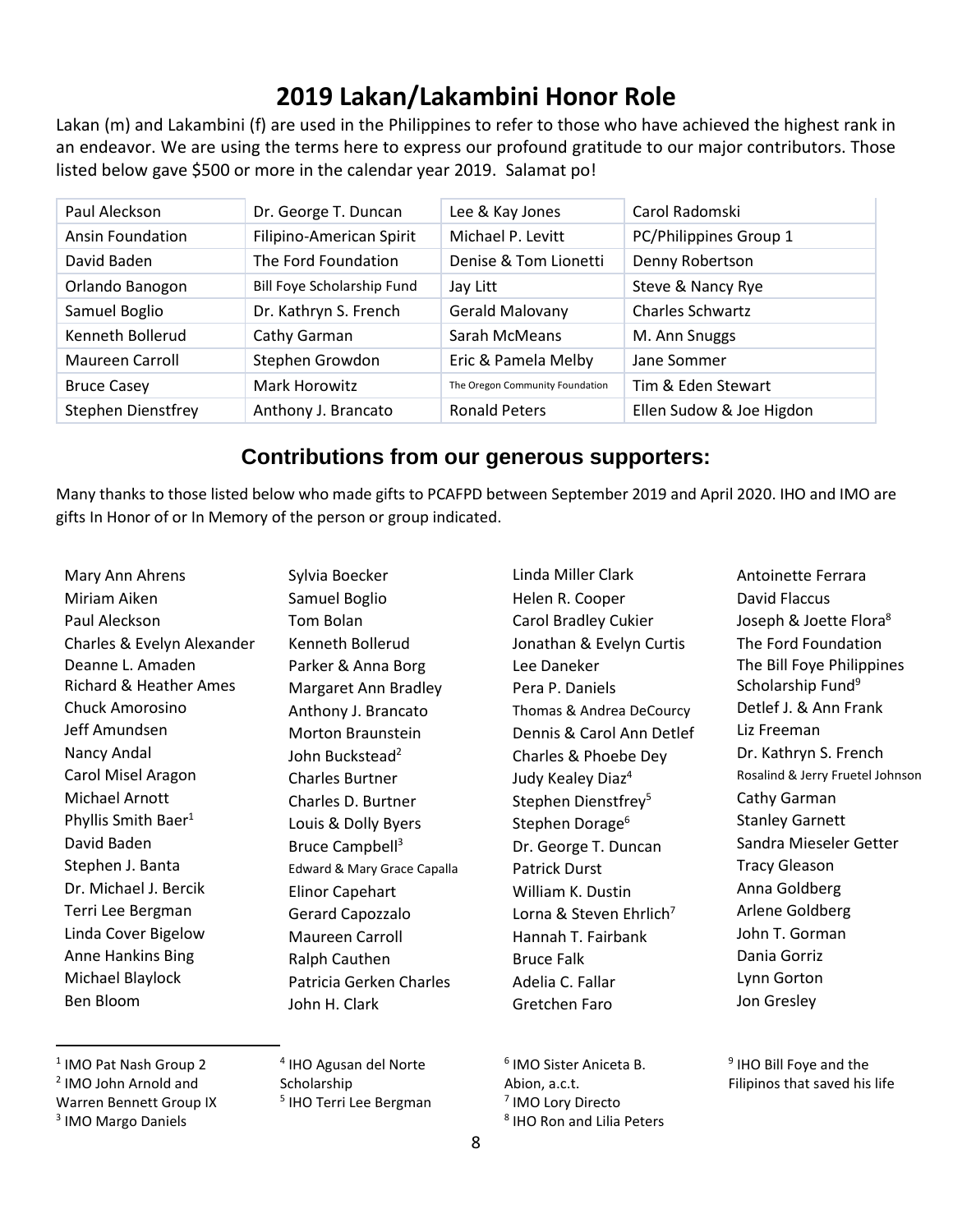William Grifenhagen<sup>10</sup> Pamela Groteluschen Bansbach Stephen Growdon<sup>11</sup> Judith Harmatys Jennifer & Jeff Heilman Alberta Hemsley Linn Henderson James & Portia Henle Ellen Sudow & Joe Higdon<sup>12</sup> Barbara Stoughton Hiller<sup>13</sup> Deb Hoagland Calvin & Nita Holt Rebecca Holt Palmer Stephen Horn Harold Huffer Connie Curry Hughes Donna Strobridge Ianni Jean Inglis $14$ Lois Ann Jacovitz Steve Jasper Joyce Javillonar Heidi Jensen Joe Jerardi<sup>15</sup> Mary L. Johnson Matt Johnson Lee & Kay Jones Katherine Jordan Patricia MacDermot Kasdan<sup>16</sup> Sharon Keld Ralph & Mary Kemphaus Mary Cameron Kilgour Tom Kincaid Theodore Kirpach Sondra Williams Klein Joel Kolker Lon Kramer $^{17}$ James Krogh Steven Lahey

 IMO Joe Sperazza IMO Dr. Ed Adriano <sup>12</sup> Given through Main Community Foundation IMO Phillip Hiller IHO Sarah McMeans IHO Dave Barnstable <sup>16</sup> IHO Group 2

Karen Johnson Larson<sup>18</sup> Barbara Leitch LePoer Judith V. Lesner<sup>19</sup> Kirk & Mia Leswing Michael P. Levitt Philip H. Lilienthal Denise & Tom Lionetti<sup>20</sup> Jay Litt James & Susan Lytle David MacDougall Geri Maiatico<sup>21</sup> Sherry Katherine Manning Elizabeth Marcotte Katherine Hodge Mario Desiree Marmita Catherine Marston Helen Maxson Marilyn E. Maze Sally Pierce McCandless Mary Christine Evans McCarthy Sarah McMeans Joan Hansen Meehan<sup>22</sup> William Lee Mehlhoff Eric & Pamela Melby Elliott Mogul<sup>23</sup> Harve A. Mogul Barbara Thayer Monaghan Joyce Mary Muellner Moses Kate Mulvaney Ted Nawalinski Jerry & Iris Nelson Marilyn Nessari-Brown Chris & Glenda Newhall Susan Marie Neyer Jerry Y. Ogawa Paul Ohlrogge Michael Ollinger<sup>24</sup> The Oregon Community Foundation

<sup>17</sup> IMO John + Agnes Kramer 18 Larson Living Trust 19 IHO The folks in Group X <sup>20</sup> IMO George Howard <sup>21</sup> For Roland's 25th <sup>22</sup> IMO Judy Swigost Hill <sup>23</sup> IHO Harve Mogul

Jeanne Gibson Ormsby Robert Parke Barry Lee Parks Kay Linder Parrish<sup>25</sup> Anne Pearson Dave Perrin<sup>26</sup> Ronald Peters Jim Peterson PC/Philippines Group 1 Susan Pons<sup>27</sup> Hank Prensky<sup>28</sup> Harvey Pressman<sup>29</sup> Mary Procyk Robert "West" Purdy William Q. Graham Carol Radomski Dr. Mary C. Rainey Barbara Rang Bob & Bev Reeves Alan & Adela Renninger Michael & Rufina Rice<sup>30</sup> Larry Robertshaw<sup>31</sup> Michael & Betchie Robotham Michael Rodell Paul Rodell Bernice Rohlich William Romaine<sup>32</sup> Alex & Lesley Romero Nick & Ruth Kesselring Royal Karen Olness Rudio Jill Ruhlman Steve & Nancy Rye Romeo & Nancy Salar Martin Scherr<sup>33</sup> Charles Schwartz<sup>34</sup> David Searles Chuck Shackelton J. Michael Shafer

<sup>24</sup> For Roland's 25th year <sup>25</sup> IMO Keith Linder <sup>26</sup> IHO Nan Astone <sup>27</sup> IMO Deceased members of Pepeekeo XIX <sup>28</sup> IMO Mickey Burkholder <sup>29</sup> IMO Larry Fuchs <sup>30</sup> IMO Laurence Foley <sup>31</sup> IHO Liz Freeman

Thomas Sharpless<sup>35</sup> Caitlin Sherman Scott & Melanee Sherman Stefanie Simpson Elizabeth Singler Mark Edwin Smith Richard D. Smith M. Ann Snuggs Jane Sommer Bryan & Julie Stahli Karen Steele Tim & Eden Stewart Terry Sthymmel Melba Stockhausen John G. Tansey Stuart Taylor Susan & Rey Tejada Dee Marie Teodoro<sup>36</sup> Donna Thatcher Susan Ann Thompson<sup>37</sup> Katherine Tucker Bill & Sonia Valentine Vmware Foundation<sup>38</sup> Beverly & James Voss<sup>39</sup> Courtney Waid David Walter Sue Louise Ward Steve & Melpa Warres Dr. Linda M. Wicks Dave & Hermie Wilder Frances Williamson<sup>40</sup> Dr. Adamson Diaz Wong Rick Zemlin Carol Westerlund Ziegeldorf

<sup>32</sup> IMO Rachel Singer IMO Lianne Scherr 62-64 IMO Kathy Hanlon <sup>35</sup> IMO Deane Wylie IMO Thomas Ackevet IHO Batch 2 38 IHO Kelvin Quan IMO Lilia Peters IMO Paul Boriack